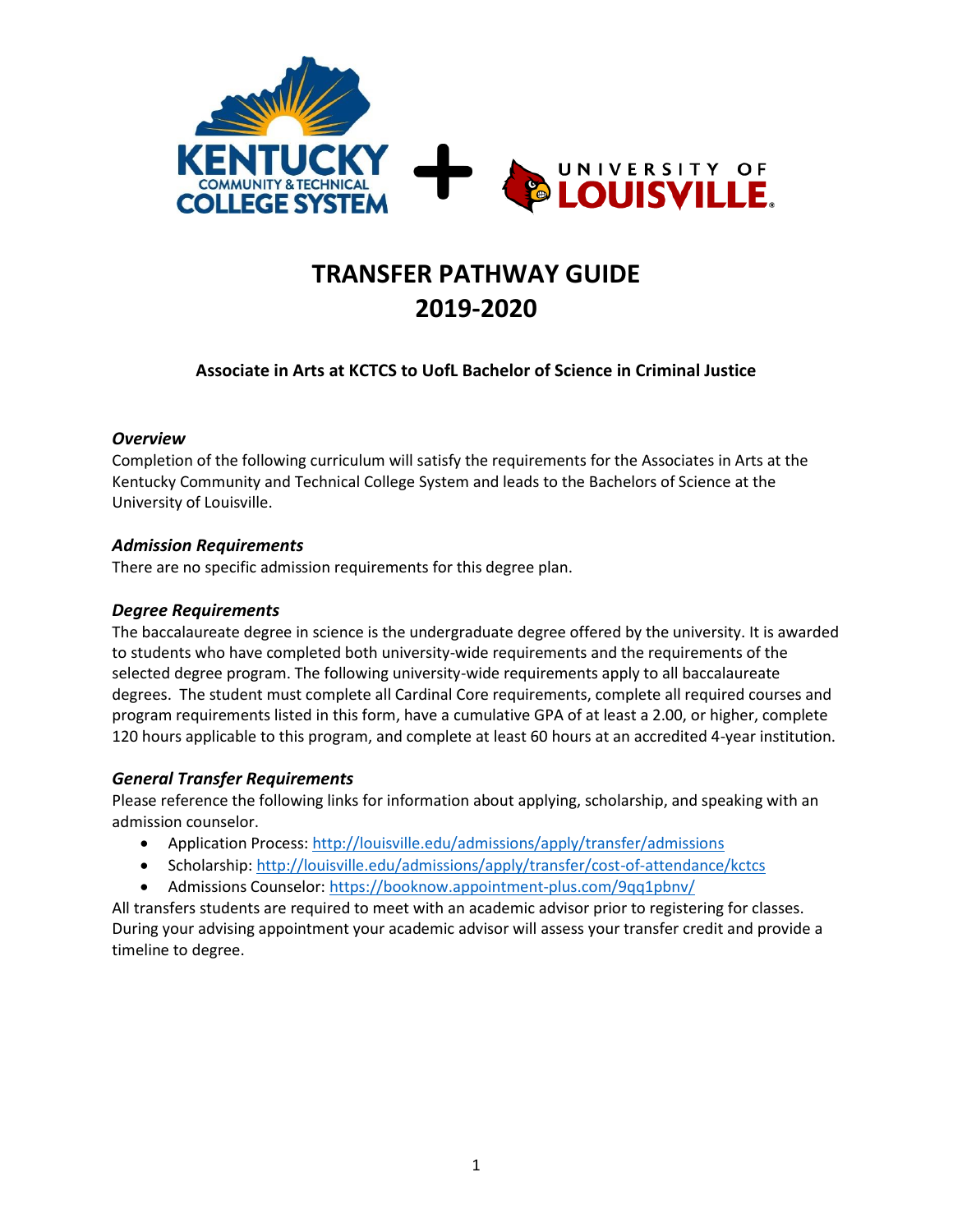# **KCTCS Associate in Arts to University of Louisville Bachelor of Science in Criminal Justice CHECKLIST**

## **Kentucky Community and Technical College System**

| <b>KCTCS</b>      | <b>Course or Category</b>                      | <b>Credits</b> | UofL              | <b>Completed</b> |
|-------------------|------------------------------------------------|----------------|-------------------|------------------|
| Course            |                                                |                | Course            |                  |
| <b>ENG 101</b>    | Writing I                                      | 3              | <b>ENGL 101</b>   |                  |
| <b>ENG 102</b>    | Writing II                                     | 3              | <b>ENGL 102</b>   |                  |
| <b>COM 181 or</b> | <b>Basic Public Speaking or</b>                |                | <b>COM 111 or</b> |                  |
| <b>COM 252</b>    | Intro to Interpersonal Communications          | 3              | 115               |                  |
| TBS XXX           | Social & Behavioral Science*                   | 3              | <b>SBS XXX</b>    |                  |
| TBS XXX           | Social & Behavioral Science*                   | 3              | <b>SBS XXX</b>    |                  |
| TBS XXX           | Social & Behavioral Science*                   | 3              | <b>SBS XXX</b>    |                  |
| <b>HIS XXX</b>    | Heritage- HIS 101, 102, 108 or 109             | 3              | <b>HIST XXX</b>   |                  |
| TBS XXX           | Arts & Humanities*                             | 3              | A/H XXX           |                  |
| TBS XXX           | Natural Science with Lab                       | $3 - 4$        | S & SL XXX        |                  |
| <b>MAT XXX</b>    | Quantitative Reasoning - MAT 146 or higher     | 3              | <b>MATH XXX</b>   |                  |
| TBS XXX           | <b>Natural Science</b>                         | 3              | Science XXX       |                  |
|                   | <b>Subtotal General Education Core Courses</b> | 33-34          |                   |                  |

#### **Category 1: KCTCS General Education Core Requirements (33 hours)**

\*One of these courses must be selected from the KCTCS identified Cultural Studies course list, indicate by placing (CS) next to the course name in Category 1 or 2 table.

#### **Category 2: KCTCS Associate in Arts Requirements (6 hours)**

| <b>KCTCS</b><br><b>Course</b> | <b>Course or Category</b>                 | <b>Credits</b> | UofL<br><b>Course</b> | Completed |
|-------------------------------|-------------------------------------------|----------------|-----------------------|-----------|
| TBS XXX                       | Foreign Language- recommend SPA 101*      | $3 - 4$        | <b>FL XXX</b>         |           |
| TBS XXX                       | Foreign Language- recommend SPA 102*      | $3 - 4$        | <b>FL XXX</b>         |           |
|                               | <b>Subtotal AA/AS Requirement Courses</b> | 6-8            |                       |           |

\*Spanish is recommended to meet the foreign language requirement

#### **Category 3: KCTCS Electives (21 hours)**

| <b>KCTCS</b><br>Course | <b>Course or Category</b>           | <b>Credits</b> | UofL<br>Course | <b>Completed</b> |
|------------------------|-------------------------------------|----------------|----------------|------------------|
| <b>CIT 105</b>         | Or Digital Literacy or IC3 exam     | $0 - 3$        | Elective XXX   |                  |
| <b>FYE 105</b>         | First-Year Experience               | 3              | <b>GEN 100</b> |                  |
| <b>CRJ 100</b>         | Introduction to Criminal Justice    | 3              | CJ 200         |                  |
| <b>CRJ 204</b>         | <b>Criminal Investigations</b>      | 3              | CJ 200X        |                  |
| <b>CRJ 216</b>         | <b>Criminal Law</b>                 | 3              | CJ 395         |                  |
| <b>CRJ 217</b>         | <b>Criminal Procedures</b>          | 3              | CJ 306         |                  |
| CRJ XXX*               | CRJ 215, 102, and/or CRJ 208        | $3-6$          | CJ 201, 202,   |                  |
|                        |                                     |                | 360            |                  |
|                        | <b>Subtotal Elective Courses</b>    | $21 - 24$      |                |                  |
|                        | <b>TOTAL Associate Degree Hours</b> | 60             |                |                  |

\*Other criminal justice courses may be used as electives. Students should verify with criminal justice advisor at UofL.